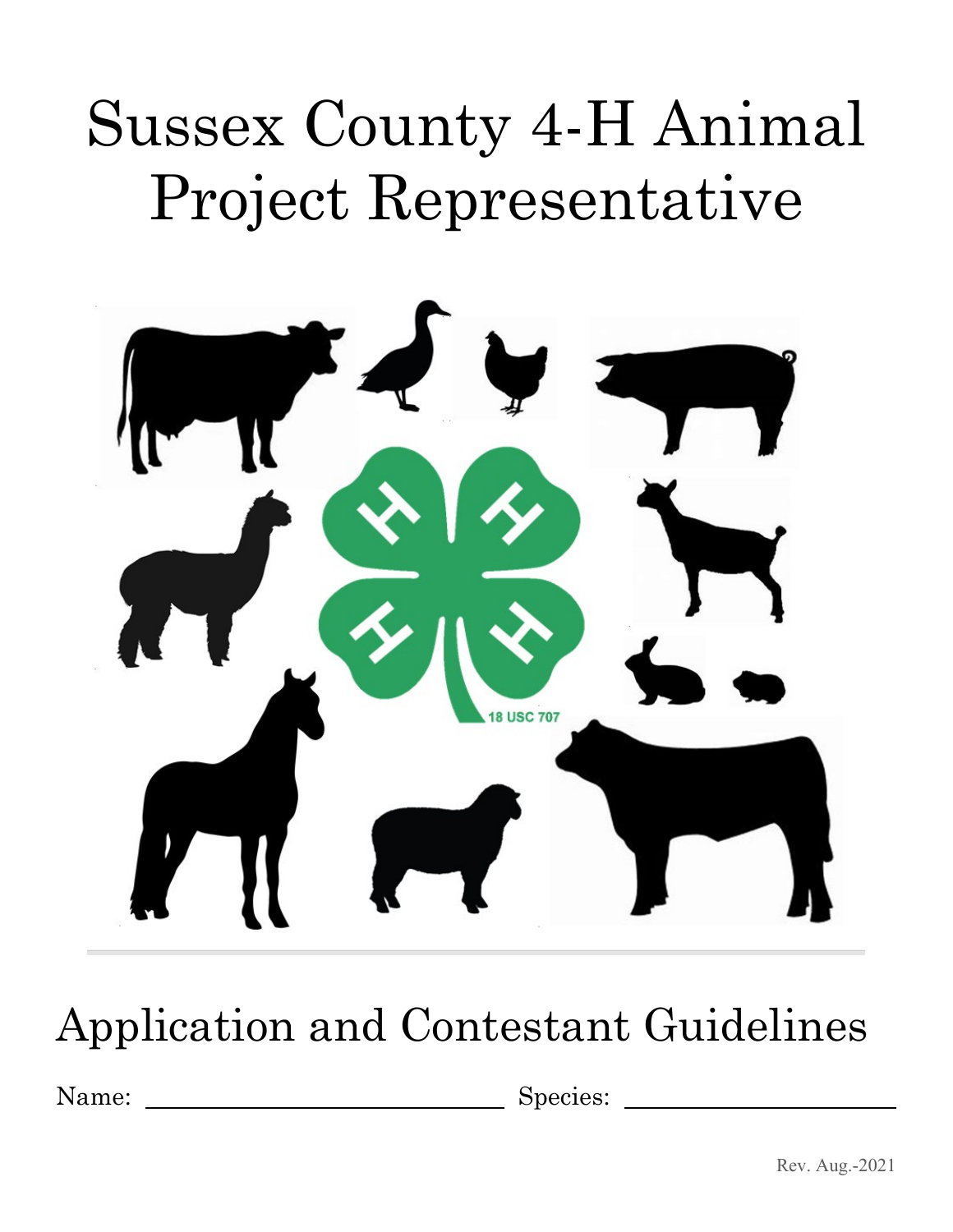### *Sussex County 4-H Animal Project Representative* **Requirements**

- 1. The applicant must be in member in grades 7-13, but priority will be given to those in 11- 13th grade.
- 2. Applicant must have completed three years in the animal project area they are applying for, and be a member in good standing in the club that relates to that project area.
- 3. The applicant must have given a county level public presentation during the current project year.
- 4. The S. C. 4-H Animal Representative application packets must be completed and turned in to your 4-H club leader May 15. The applications received by club leaders should be submitted to the 4-H office no later than **June 1**.
- 5. In the event of a competition for representative, judges will receive the contestants' application packets before the interview portion.
	- a. There will be an individual interview with the judges on a date to be determined as needed. The interview will last approximately ten minutes with each judge asking 1-3 questions.
	- b. Contestants should dress appropriately for the interview with the judges (think job interview; no flip-flops, jeans, sneakers, belly shirts, etc.).
	- c. Each judge will evaluate each contestant separately. Judge's scores will be added to reach a final score.
	- d. Contestants will receive a copy of the judges' scorecards from their 4-H leader after the contest.
- 6. By submitting this application, contestant is also agreeing to attend the following **mandatory** events during the Fair:
	- Assist with specie shows and events.
	- NJSF/SCF&HS Opening Ceremonies (and parade if applicable) on the First Day of Fair.
	- Queen of the Fair Contest on the first Saturday

- Be available in your species barn from 5:00pm to 6:30pm on the Thursday of the Fair to assist Round Robin participants.

- If not a participant, assist during the Round Robin event.
- *\*Livestock Reps Only* Assist with Market Animal Dinner and Sale (Tuesday evening)
- 7. Optional events you are encouraged to attend:
	- Daily Fair Tractor Parade (2pm daily during fair week)
	- Branchville Memorial Day Parade
	- Newton Holiday Parades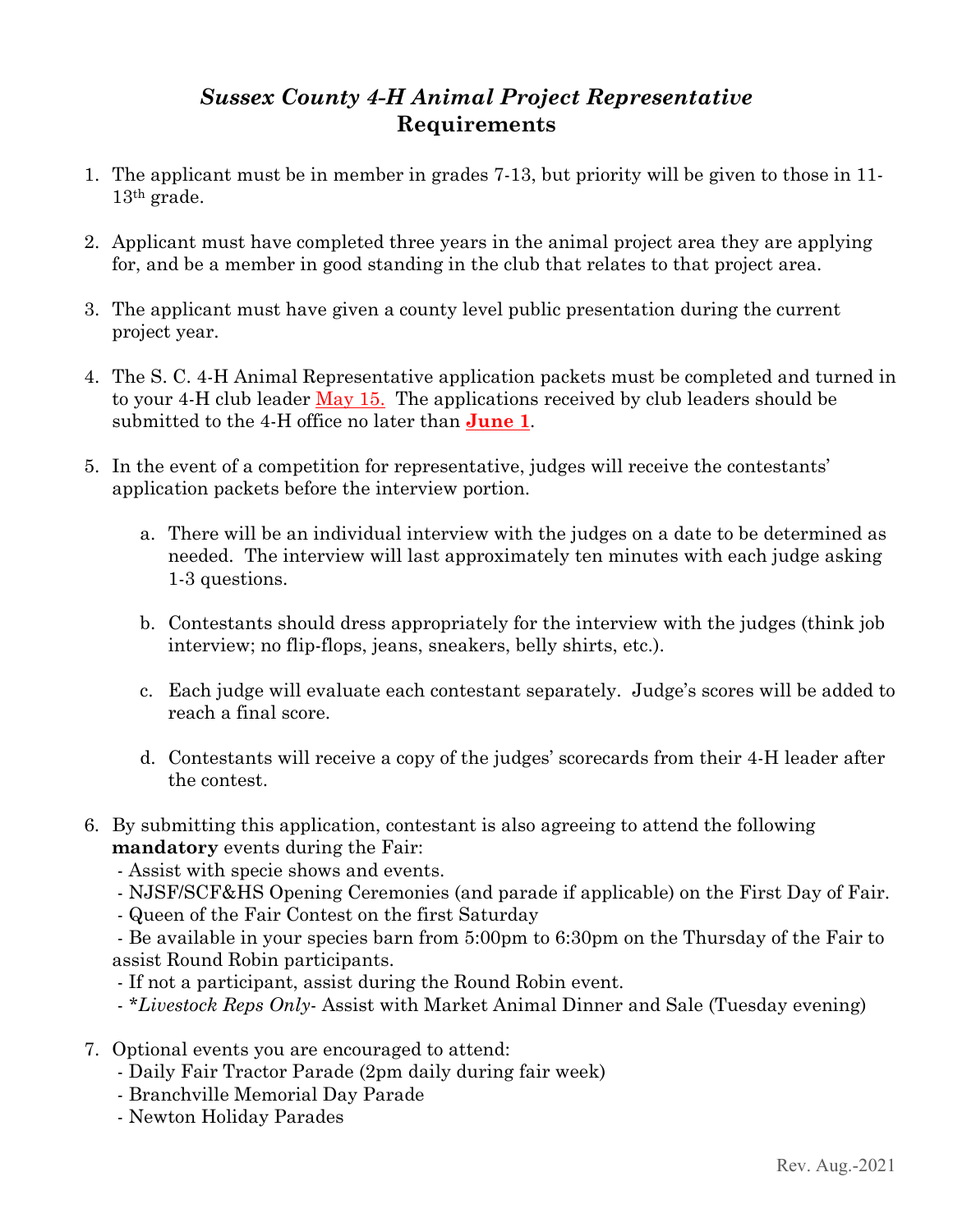# *Sussex County 4-H Animal Project Representative* **Application**

**Instructions:** List participation in a club, activity, or event; offices held; committees; awards; and honors in section A-D. Participation prior to high school will not be considered, except as part of the 4-H Story. (Separate typed and printed pages may be used but should follow the format of this application.)

**A. 4-H Animal Project Involvement:** (Include club activities and special events in the project area you are competing for only, such as, clinics, county and state shows, etc.)

| Participation | Level                       | Year(s) | Leadership/Awards |
|---------------|-----------------------------|---------|-------------------|
|               | (Club, county, state, etc.) |         | (If applicable)   |
|               |                             |         |                   |
|               |                             |         |                   |
|               |                             |         |                   |
|               |                             |         |                   |
|               |                             |         |                   |
|               |                             |         |                   |
|               |                             |         |                   |
|               |                             |         |                   |
|               |                             |         |                   |
|               |                             |         |                   |

**B. Other 4-H Involvement:** (Include participation in other clubs, if any, and other 4-H events such competitions, 4-H public presentations, 4-H winter and summer camps, state and national trips/events etc.):

| Participation | Level                       | Year(s) | Leadership/Awards |
|---------------|-----------------------------|---------|-------------------|
|               | (Club, county, state, etc.) |         | (If applicable)   |
|               |                             |         |                   |
|               |                             |         |                   |
|               |                             |         |                   |
|               |                             |         |                   |
|               |                             |         |                   |
|               |                             |         |                   |
|               |                             |         |                   |
|               |                             |         |                   |
|               |                             |         |                   |
|               |                             |         |                   |
|               |                             |         |                   |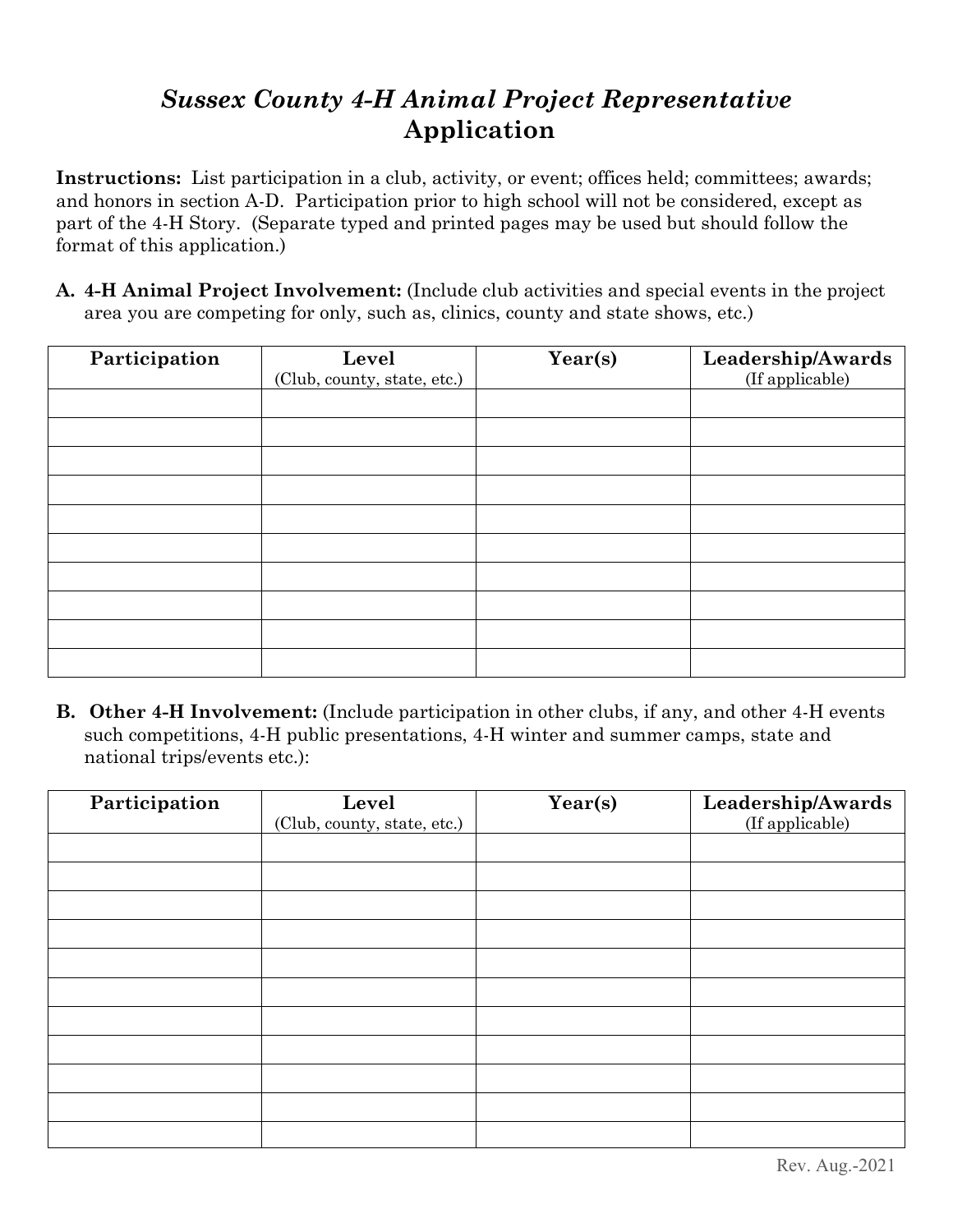## **C. School and Community Involvement:**

| Extracurricular<br>Activity | Level<br>(Local, county, etc.) | Year(s) | Leadership/Awards<br>(If applicable) |
|-----------------------------|--------------------------------|---------|--------------------------------------|
|                             |                                |         |                                      |
|                             |                                |         |                                      |
|                             |                                |         |                                      |
|                             |                                |         |                                      |
|                             |                                |         |                                      |
|                             |                                |         |                                      |
|                             |                                |         |                                      |
|                             |                                |         |                                      |
|                             |                                |         |                                      |
|                             |                                |         |                                      |

#### **D. Community Service:**

| <b>Description of 4-H Related Participation</b> | Year(s) |
|-------------------------------------------------|---------|
|                                                 |         |
|                                                 |         |
|                                                 |         |
|                                                 |         |
|                                                 |         |
|                                                 |         |
|                                                 |         |
|                                                 |         |

| Description of Non 4-H Related Participation | Year(s) |
|----------------------------------------------|---------|
|                                              |         |
|                                              |         |
|                                              |         |
|                                              |         |
|                                              |         |
|                                              |         |
|                                              |         |
|                                              |         |
|                                              |         |
|                                              |         |
|                                              |         |